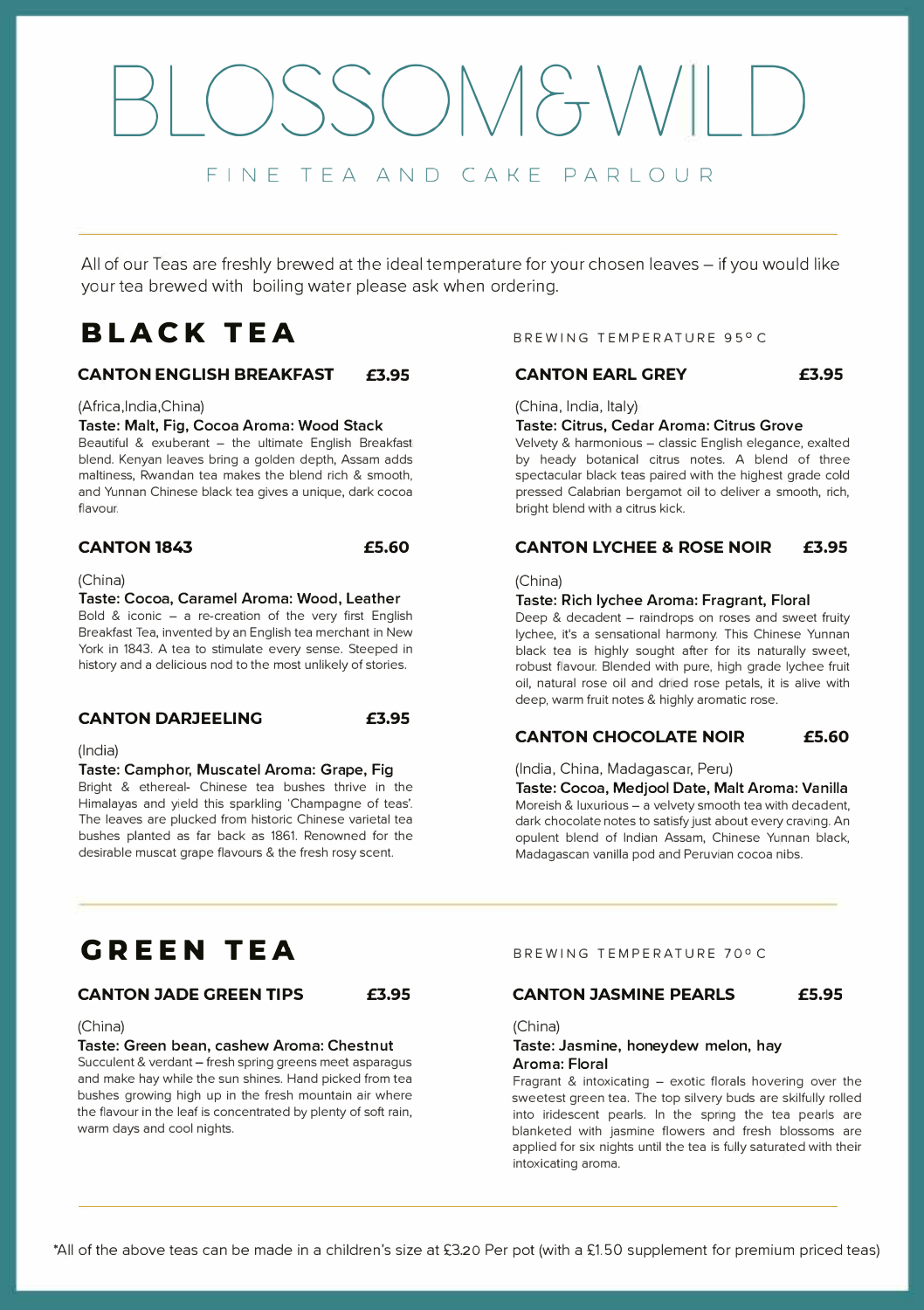## **WHITE TEA**

#### **CANTON SILVER NEEDLE £6.95**

#### (China)

Taste: Melon, cucumber Aroma: Warm hay

Honeydew & delicate bliss - a simply beautiful tea. Made only from tender young silvery buds, slowly withered in the sun. This is quite full-bodied for a white tea, chosen from a small batch grown on Jing Gu mountain in Yunnan province. The buds are plump, succulent and irresistible.

## **OOLONCi TEA**

#### **CANTON HONEY ORCHID**

(China)

#### Taste: Orchid, peach Aroma: Honey, grape

Floral & mesmerising -a celestial mix of fruit, floral and mineral notes. Growing only in Guangdong, South East China, these rare slow growing tea bushes cling to the rocky slopes of Phoenix Mountain, giving each leaf an intense flavour.

### **HERBAL TEA**

#### **CANTON LEMONGRASS** & **GINGER £3.95**

(Egypt, China, Spain)

#### Taste: Citrus, ginger Aroma: Sherbert lemon

Radiant & vivifying - the vibrant, citrus notes of Egyptian lemongrass harmonise with the warming, aromatic depth of Chinese ginger root. A hint of wild Spanish liquorice softens the mouthfeel while adding a touch of sweetness.

#### **CANTON CHAMOMILE £3.95**

#### (Croatia)

#### Taste: Apple, honey Aroma: Apple pie

Silky & slumberous - take a sip and snooze in a sun-kissed summer meadow. Harvested from a farm in Croatia, where the unusually small flowers have a higher concentration of essential oils, giving the infusion a particularly sweet, mellow flavour.

#### **CANTON BERRY & HIBISCUS £3.95**

(France)

#### Taste: Cranberry, Black Current Aroma: **Strawberry**

Juicy & nostalgic - a scarlet explosion of ripe forest fruits. Deliciously three dimensional. An entirely natural infusion of juicy whole berries, tart hibiscus, apple and sweet liquorice root.

BREWING TEMPERATURE 90°C

#### BREWING TEMPERATURE 95° C

#### **CANTON ROSEBUDS £5.95**

(Iran)

#### Taste: Rose, Sherbert Aroma: Turkist Delight

Sumptuous & romantic - just one sip and you're there, dozing among the Damask roses of the sun-kissed Lalezhar Valley. Utterly beautiful in appearance and flavour, the whole rose buds make a deliciously fragrant herbal tea that instantly soothes and calms.

#### **CANTON TRIPLE MINT £3.95**

#### (Egypt, Bulgaria, UK)

Taste: Icy cool peppermint Aroma: Sweet spearmint Herbacious & invigorating - A multi-dimensional mint tea that delivers great flavour depth and a cooling mint tingle. Peppermint and spearmint grown in the fertile Nile valley is blended with leaves of lemon balm, a mint with a citrus hint, misted with pure black peppermint mint oil.

#### BREWING TEMPERATURE 85°C

Taste: Peach, mango, vanilla Aroma: Apricot Tantalising & sweet - a deliciously fragrant tea, combining the character of a white tea with the nectar like sweetness of mango and peach. Made only from spring-picked buds and fresh shoots, providing the tea with a delicate

#### **CANTON WHITE PEACH £6.95**

understated sweetness.

(China)

'All of the above teas can be made in a children's size at £3.20 Per pot (with a £1.50 supplement for premium priced teas)

**£6.95**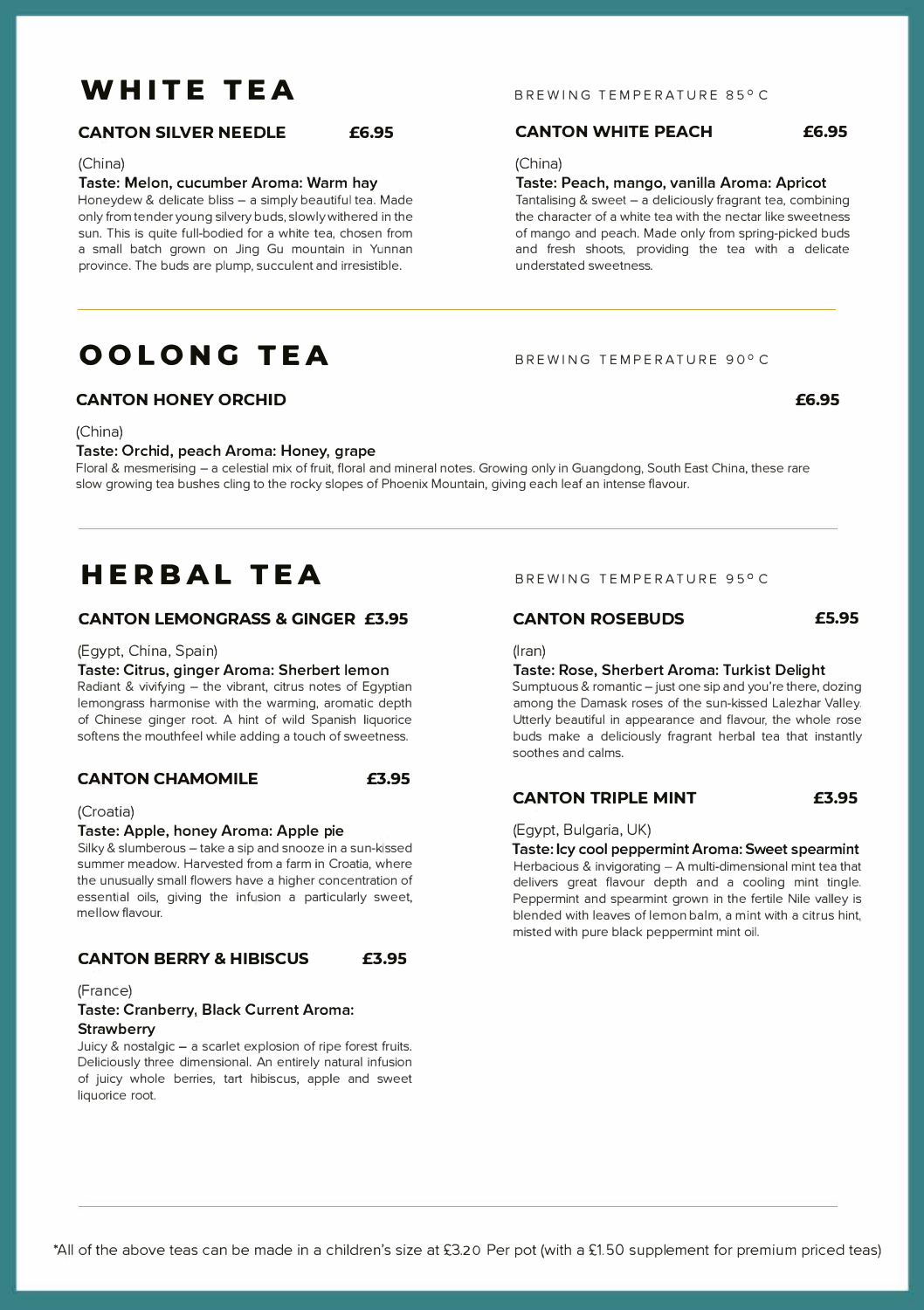## **COFFEE**

| <b>ESPRESSO</b>                |             | <b>CAPPUCCINO</b>                                      | £3.50 |
|--------------------------------|-------------|--------------------------------------------------------|-------|
| <b>SINGLE</b><br><b>DOUBLE</b> | £3<br>£3.50 | <b>MOCHA</b>                                           | £3.80 |
| <b>AMERICANO</b>               | £3.50       | <b>ICED LATTE*</b>                                     | £3.80 |
| <b>FLAT WHITE</b>              | £3.50       | PINK ICED LATTE*                                       | £5    |
| <b>LATTE</b>                   | £3.50       | *Add Cornish vanilla ice cream                         | £2.50 |
|                                |             | THE BLOSSOM CAPPUCCINO<br>with an edible pressed giant | £6    |

pansy, pink milk & glitter

## **HOT CHOCOLATE**

## **BLOSSOM & WILD SIGNATURE HOT CHOCOLATE** £7.30

& wrapped in a luxuriant 23ct gold leaf blanket

Luxurious fair-trade hot chocolate topped with whipped cream, mini marshmallows, edible glitter,

| <b>HOT CHOCOLATE</b>  | £3.90           |
|-----------------------|-----------------|
| Add whipped cream     | 60 <sub>D</sub> |
| Add mini marshmallows | 60 <sub>D</sub> |

#### **BISCOFF SUNDAE HOT CHOCOLATE £6.50**

| An indulgent Biscoff hot chocolate topped with<br>marshmallows, whipped cream, Biscoff drizzle, Biscoff<br>crumbs & golden glitter<br><b>NUTELLA HOT CHOCOLATE</b> | £5.50           |
|--------------------------------------------------------------------------------------------------------------------------------------------------------------------|-----------------|
| <b>BISCOFF HOT CHOCOLATE</b>                                                                                                                                       | £5.50           |
| MINI HOT CHCOLATE                                                                                                                                                  | £3.30           |
| Add whipped cream                                                                                                                                                  | 50p             |
| Add mini marshmallows                                                                                                                                              | 50 <sub>p</sub> |
|                                                                                                                                                                    |                 |
| <b>BABY CHINO</b>                                                                                                                                                  |                 |

'Oat & soy milks available

'Please note that all of our products are prepared in the same kitchen environment and may contain traces of allergens such as NUTS, GLUTEN. EGGS, MILK. SESAME. FISH, SOYA. LUPIN & SULPHATES. Some of our cakes and dishes are garnished with fresh edible fiowers which may contain traces of CELERY and MUSTARD due to the way they are grown. If you have any allergies please inform your server before placing your order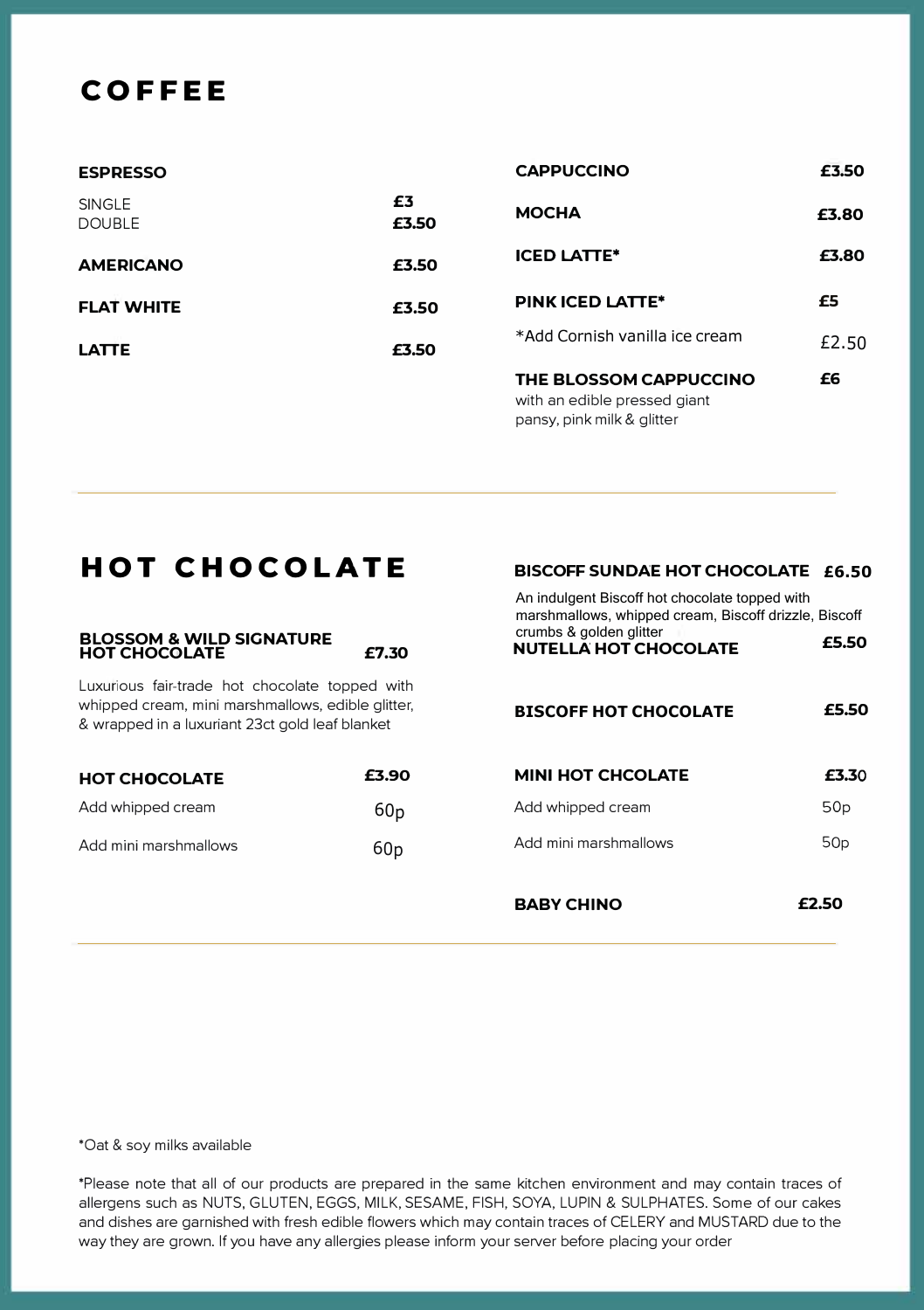## OSSOM&WL

## **THE COUNTER MENU**

A section of beautiful fresh seasonal cakes, bakes & desserts

#### **CUPCAKES**

| <b>LAYER CAKES</b>         | <b>SLICE</b> | CAKE | Peaches & Cream               | £4.60 |
|----------------------------|--------------|------|-------------------------------|-------|
| Wildberry & Elderflower    | £6.25        | £65  | Banoffee                      | £4.60 |
| Cherry Bakewell (N)        | £6.25        | £65  | Strawberry, White Chocolate & | £4.60 |
| Chocolate & Salted Caramel | £6.25        | £65  | Pistachio (N)                 |       |
|                            |              |      | Lemon, Elderflower &          | £4.60 |
|                            |              |      | Mascarpone                    |       |
|                            |              |      | Chocolate Fudge               | £4.60 |
|                            |              |      | Biscoff (V) (N)               | £4.60 |

| <b>COOKIES</b>                                      |       | <b>SWEET TREATS</b>                            |       |  |
|-----------------------------------------------------|-------|------------------------------------------------|-------|--|
| Malteser NY Cookie<br>Key Lime Cheesecake NY Cookie | £3.95 | Hazelnut & White Chocolate<br>Brownie (GF) (N) | £3.95 |  |
|                                                     |       |                                                |       |  |

#### **ADD**

Scoop of Ice cream or clotted cream **£2.50** 

'Please note that all of our products are prepared in the same kitchen environment and may contain traces of allergens such as NUTS, GLUTEN, EGGS, MILK, SESAME, FISH, SOYA, LUPIN & SULPHATES. Some of our cakes and dishes are garnished with fresh edible fiowers which may contain traces of CELERY and MUSTARD due to the way they are grown. If you have any allergies please inform your server before placing your order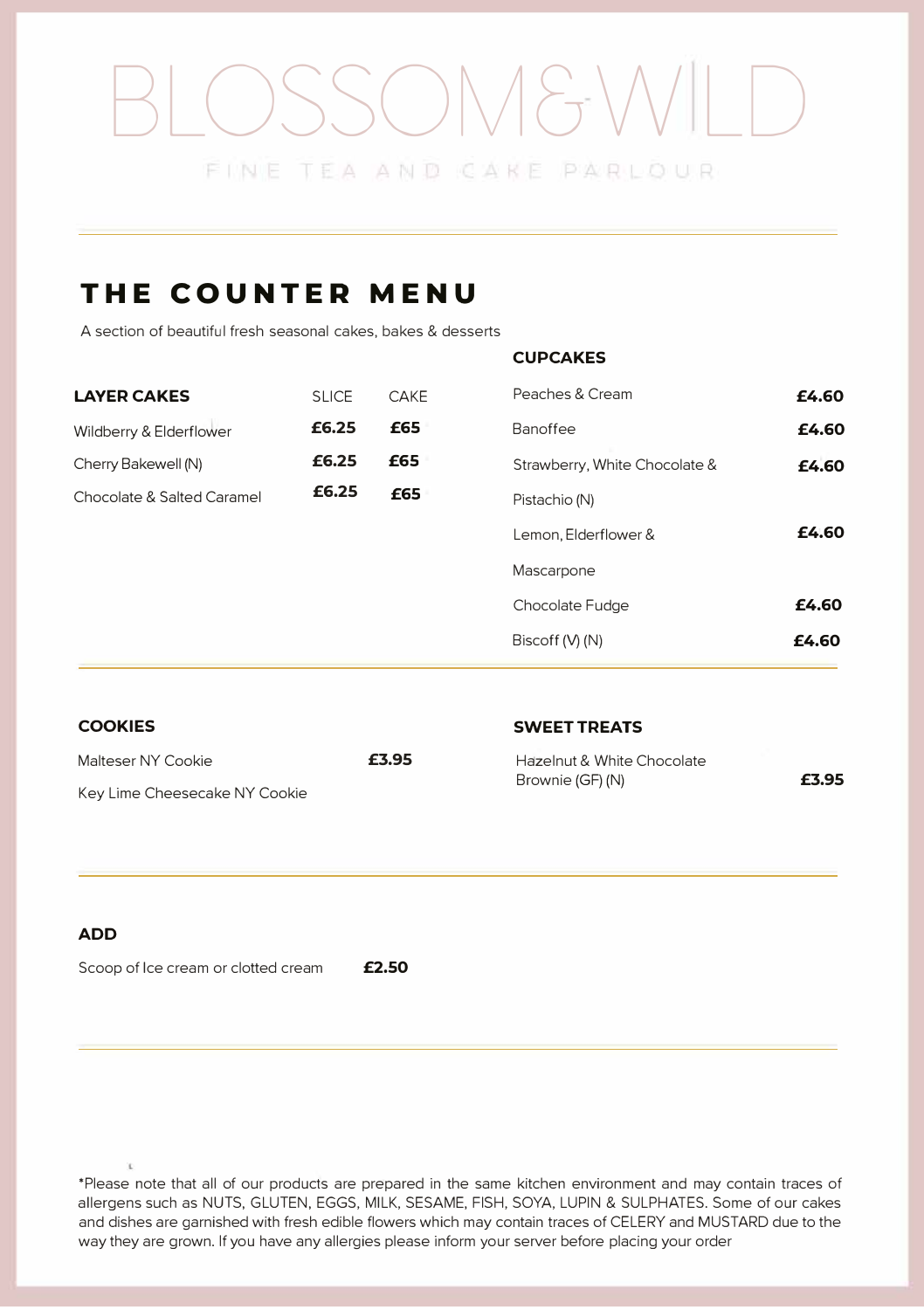# OSSOM&WILD

## **AFTERNOON TEAS**

HOUSE PROSECC0125ML **£40** 

Available by pre booking only at www.blossomandwild.uk

#### **BLOSSOM & WILD SIGNATURE AFTERNOON TEA**

**£34**

| <b>SANDWICHES</b>                                                                                                                    |     | <b>FRESHLY BAKED SCONES</b>                                                                  |  |  |  |
|--------------------------------------------------------------------------------------------------------------------------------------|-----|----------------------------------------------------------------------------------------------|--|--|--|
| Finest Scottish smoked salmon with whipped<br>cream cheese on seeded brown bread                                                     |     | Served with Cornish clotted cream & strawberry<br>conserve                                   |  |  |  |
| Free-range truffle egg mayonnaise with micro<br>herbs on soft white bread<br>Wiltshire ham with sun-dried tomato pesto and rocket on |     | <b>HAND</b><br><b>CRAFTED</b><br><b>MINI</b><br><b>DESSERTS</b><br>Pink Summer berry pavlova |  |  |  |
| seeded brown bread (N)                                                                                                               |     | Millionaires shortbread square                                                               |  |  |  |
| Finely sliced cucumber with cream cheese & mint<br>on soft white bread                                                               |     | Mini peaches & cream cupcake                                                                 |  |  |  |
| Mature Cornish cheddar with caramelised onion<br>chutney on seeded brown bread                                                       |     | Lemon posset                                                                                 |  |  |  |
| WITH BLOSSOM & WILD<br><b>HOUSE CHAMPAGNE 125ML</b>                                                                                  | £42 | WITH WHISPERING ANGEL<br>£44<br>ROSÉ WINE 175ML                                              |  |  |  |
| WITH BLOSSOM & WILD<br>ROSE CHAMPAGNE 125ML                                                                                          | £43 | WITH SALCOMBE START POINT<br>£40<br>OR ROSÉ GIN & TONIC 25ML                                 |  |  |  |
| WITH BLOSSOM & WILD<br><b>CAO</b><br>LIOLICE DDOCECCO 12EMI                                                                          |     | £37<br>WITH BEER - LAGER OR IPA - 330ML                                                      |  |  |  |

'All prices are per person & a discretionary service charge of 10% will be added for your kind approval

'Please note that all of our products are prepared in the same kitchen environment and may contain traces of allergens such as NUTS, GLUTEN, EGGS, MILK, SESAME, FISH, SOYA, LUPIN & SULPHATES. Some of our cakes and dishes are garnished with fresh edible fiowers which may contain traces of CELERY and MUSTARD due to the way they are grown. If you have any allergies please inform your server before placing your order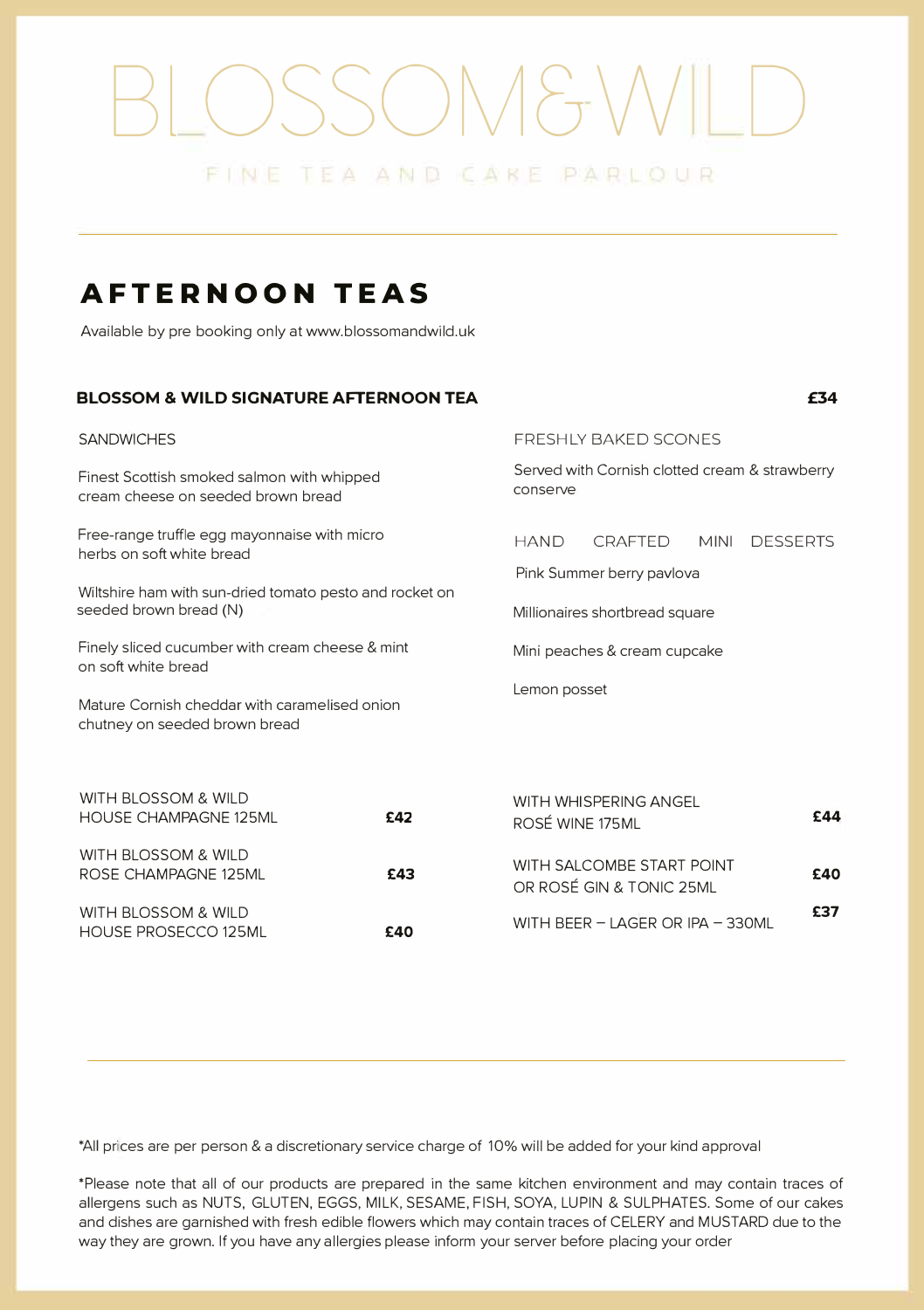#### **VEGETARIAN AFTERNOON TEA**

| <b>SANDWICHES</b>                                                              | <b>FRESHLY BAKED SCONES</b>                                                    |                           |             |                 |
|--------------------------------------------------------------------------------|--------------------------------------------------------------------------------|---------------------------|-------------|-----------------|
| Finely sliced cucumber with cream cheese &<br>mint on soft white bread         | Served with Cornish clotted cream & strawberry<br>conserve                     |                           |             |                 |
| Mature Cornish cheddar with caramelised onion<br>chutney on seeded brown bread | <b>HAND</b>                                                                    | CRAFTED                   | <b>MINI</b> | <b>DESSERTS</b> |
|                                                                                |                                                                                | Pink Summer berry pavlova |             |                 |
| Free-range truffle egg mayonnaise with micro<br>herbs on soft white bread      |                                                                                |                           |             |                 |
| Sweet roasted red peppers with pesto on                                        |                                                                                |                           |             |                 |
| seeded brown bread                                                             |                                                                                |                           |             |                 |
| Smoked hummus with rocket on seeded brown<br>bread                             |                                                                                |                           |             |                 |
|                                                                                | Millionaires shortbread square<br>Mini peaches & cream cupcake<br>Lemon posset |                           |             |                 |

| <b>GLUTEN FREE AFTERNOON TEA</b> (minimum 72h notice)                             |                                                                                       |  |
|-----------------------------------------------------------------------------------|---------------------------------------------------------------------------------------|--|
| <b>SANDWICHES</b>                                                                 | <b>FRESHLY BAKED SCONES</b>                                                           |  |
| Smoked salmon with whipped cream cheese on<br>seeded brown bread                  | Served with Cornish clotted cream & strawberry<br>conserve                            |  |
| Wiltshire ham with sun-dried tomato pesto and<br>rocket on seeded brown bread (N) | <b>MINI</b><br><b>DESSERTS</b><br>CRAFTED<br><b>HAND</b><br>Pink Summer berry pavlova |  |
| Finely sliced cucumber with cream cheese &<br>mint on seeded brown bread          | Hazelnut & white chocolate brownie bite (N)                                           |  |
| Free-range truffle egg mayonnaise with micro<br>herbs on seeded brown bread       | Salted caramel cheesecake square                                                      |  |
| Mature Cornish cheddar with caramelised onion<br>chutney on seeded brown bread    | Lemon posset                                                                          |  |

| WITH BLOSSOM & WILD<br><b>HOUSE CHAMPAGNE 125ML</b> | £42 | WITH WHISPERING ANGEL<br>ROSÉ WINE 175ML              | £44 |
|-----------------------------------------------------|-----|-------------------------------------------------------|-----|
| WITH BLOSSOM & WILD<br>ROSE CHAMPAGNE 125ML         | £43 | WITH SALCOMBE START POINT<br>OR ROSÉ GIN & TONIC 25ML | £40 |
| WITH BLOSSOM & WILD<br>HOUSE PROSECCO 125ML         | £40 | WITH BEER - LAGER OR IPA - 330ML                      | £37 |

'All prices are per person & a discretionary service charge of 10% will be added for your kind approval

'Please note that all of our products are prepared in the same kitchen environment and may contain traces of allergens such as NUTS, GLUTEN, EGGS, MILK, SESAME, FISH, SOYA, LUPIN & SULPHATES. Some of our cakes and dishes are garnished with fresh edible fiowers which may contain traces of CELERY and MUSTARDdue to the way they are grown. If you have any allergies please inform your server before placing your order

#### **£34**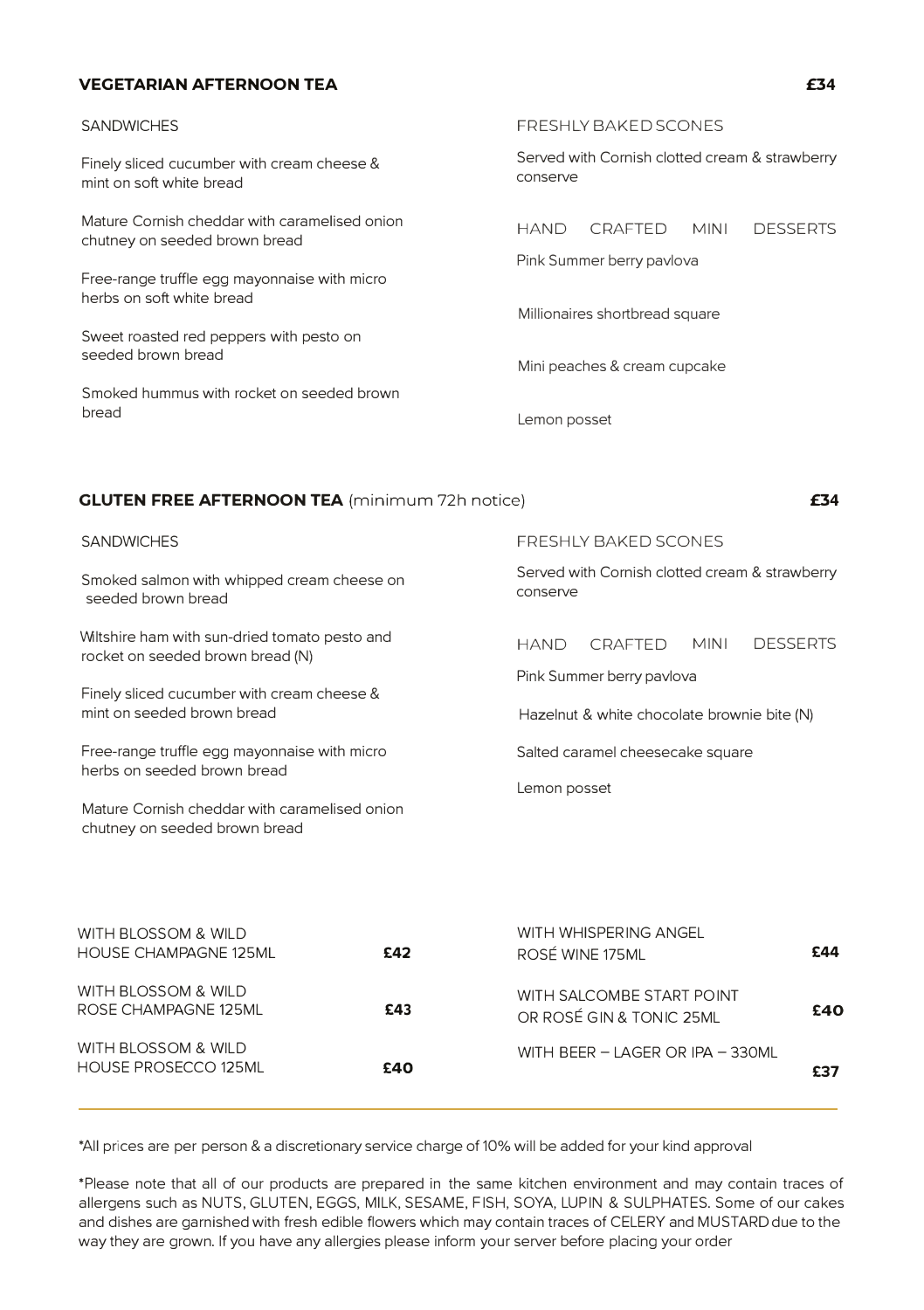| VEGAN AFTERNOON TEA (minimum 72h notice) |  |  |
|------------------------------------------|--|--|
|------------------------------------------|--|--|

| <b>SANDWICHES</b>                                                  |     | FRESHLY BAKED VEGAN SCONES                                    |     |  |  |
|--------------------------------------------------------------------|-----|---------------------------------------------------------------|-----|--|--|
| Finely sliced cucumber with a mint 'butter' on soft white<br>bread |     | Served with vegan whipped cream & jam                         |     |  |  |
| Smoked hummus with rocket on seeded<br>brown bread                 |     | <b>HAND CRAFTED MINI DESSERTS</b><br>Mini Biscoff cupcake (N) |     |  |  |
| Sweet roasted peppers & pesto on seeded<br>brown bread             |     | Chocolate & coconut truffle biscuit bite                      |     |  |  |
| Vegan cheese & caramelised onion chutney on<br>seeded brown bread  |     | Chewy chocolate & almond cookie (N)<br>Summer berry Eton mess |     |  |  |
| Avocado guacamole on soft white bread                              |     |                                                               |     |  |  |
| WITH BLOSSOM & WILD<br><b>HOUSE CHAMPAGNE 125ML</b>                | £42 | WITH WHISPERING ANGEL<br>ROSÉ WINE 175ML                      | £44 |  |  |
| WITH BLOSSOM & WILD<br>ROSE CHAMPAGNE 125ML                        | £43 | WITH SALCOMBE START POINT<br>OR ROSÉ GIN & TONIC 25ML         | £40 |  |  |
| WITH BLOSSOM & WILD                                                |     | WITH BEER - LAGER OR IPA - 330ML<br>£37                       |     |  |  |

**£40**

#### **CHILDREN'S AFTERNOON TEA** (up to 10 years)

#### **SANDWICHES**

HOUSE PROSECC0125ML

Crunchy cucumber on soft white bread

Ham & cheese on seeded brown bread

Strawberry jam on soft white bread

#### FRESHLY BAKED SCONE Served with Cornish clotted cream & strawberry conserve

HAND CRAFTED MINI DESSERTS

Mini peaches & cream cupcake

Golden chocolate unicorn

Meringue kiss with a glitter raspberry

'All prices are per person & a discretionary service charge of 10% will be added for your kind approval

'Please note that all of our products are prepared in the same kitchen environment and may contain traces of allergens such as NUTS, GLUTEN, EGGS, MILK, SESAME, FISH, SOYA, LUPIN & SULPHATES. Some of our cakes and dishes are garnished with fresh edible fiowers which may contain traces of CELERY and MUSTARD due to the way they are grown. If you have any allergies please inform your server before placing your order

**£19**